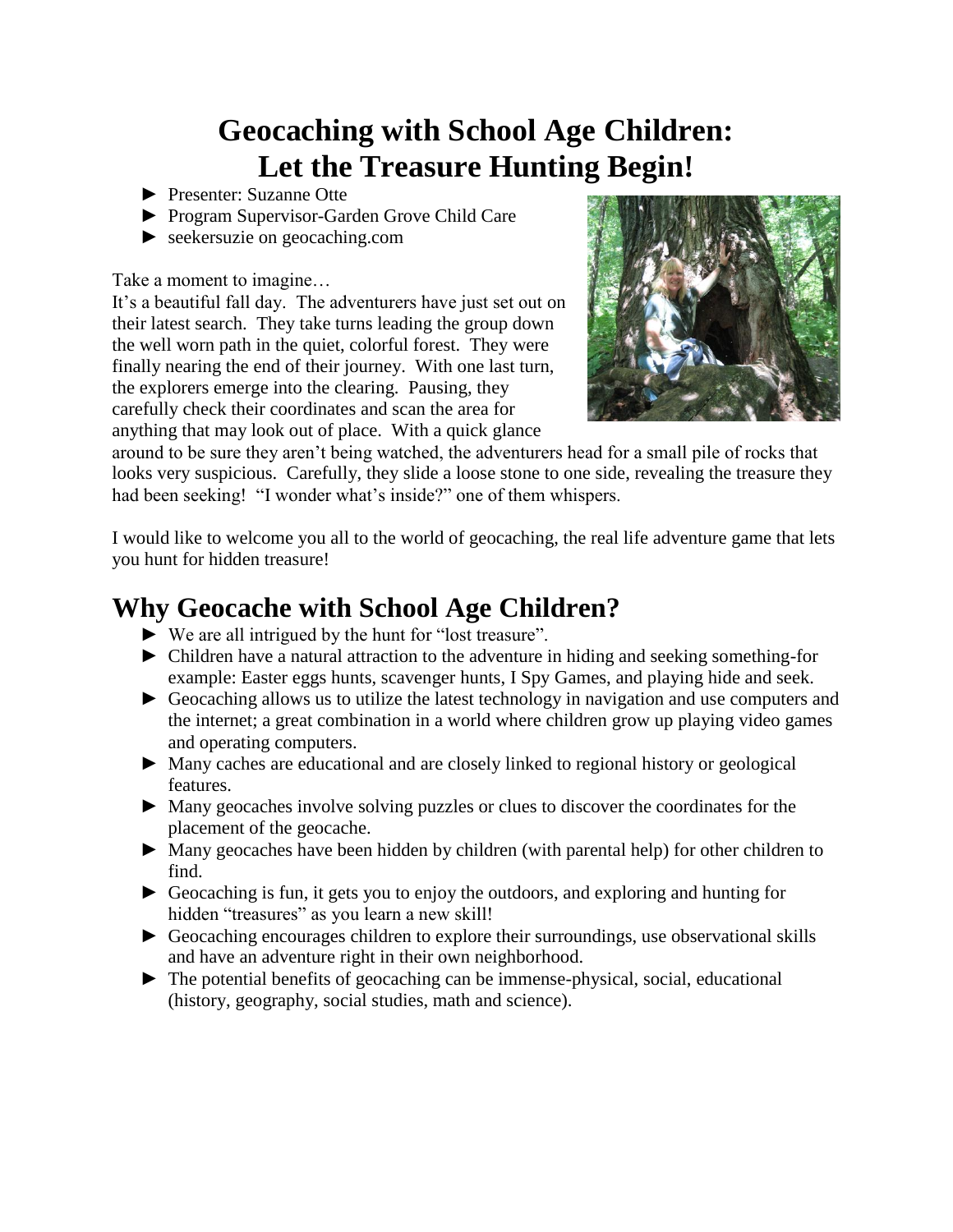## **Things to keep in mind when teaching school age children to geocache…**

- ► Do your homework-make sure you have learned how to use the GPS receiver first. Check out the geocaching.com and the mbgeocaching.com websites-there is a ton of resources and information on these sites. Go out and find a few geocaches on your own before venturing out with a group of children.
- ► Start by learning how to use a compass and doing some activities with directions-North, South, East, and West. Do some scavenger hunts and make treasure maps. Have them make their own geocaches.
- ► Start out by hiding a couple of the children's geocaches around the playground for children to find-give them all a chance to use the GPS taking turns and trading off after approximately 100 meters or so. Remind them to be aware of their surroundings, not to focus entirely on the GPS receiver.
- ► When going out to look for official geocaches check the logs to make sure it has been found recently-it would be a good idea to find the first couple of them on your own first, and then take a group of children. Keep the first few simple. Once you are within about 8 meters, put the GPS away and have the children use their eyes!
- ► Geocaching works best with 5-8 children, but can be done with more if you prepare them ahead of time.
- ► Really stress that they need to be in "stealth-like mode" and to watch out for muggles- (non-geocachers).
- ► There is a whole list of geo-lingo such as FTF-first to find, TFTC!-thanks for the cache, TNLN-took nothing left nothing, etc.

# **Who Geocaches?**

People from all age groups can participate in geocaching, including individuals, families with children, students, adults and retirees.

Over five million people worldwide participate in geocaching. Geocaching is a great way to explore locations near and far, it brings friends and family together to enjoy the outdoors, and it can be challenging. Geocache containers come in all shapes and sizes. They are often quite cleverly camouflaged.

All geocaches contain a logbook or logsheet for participants to sign. Larger containers can also contain items for trade, usually toys or trinkets of little monetary value. You are welcome to take an item from



the cache as long as you leave something of equal or greater value in its place so that there's something there for the next geocacher to find.

Geocaches may also contain Trackables. These are geocaching "game pieces" that have a unique tracking code that allows geocachers to follow the items' real-world travels on Geocaching.com. The owners of the trackable give the items travel-related goals. You do not need to trade anything for a Trackable, but if you take one, you should be willing to help it on its journey.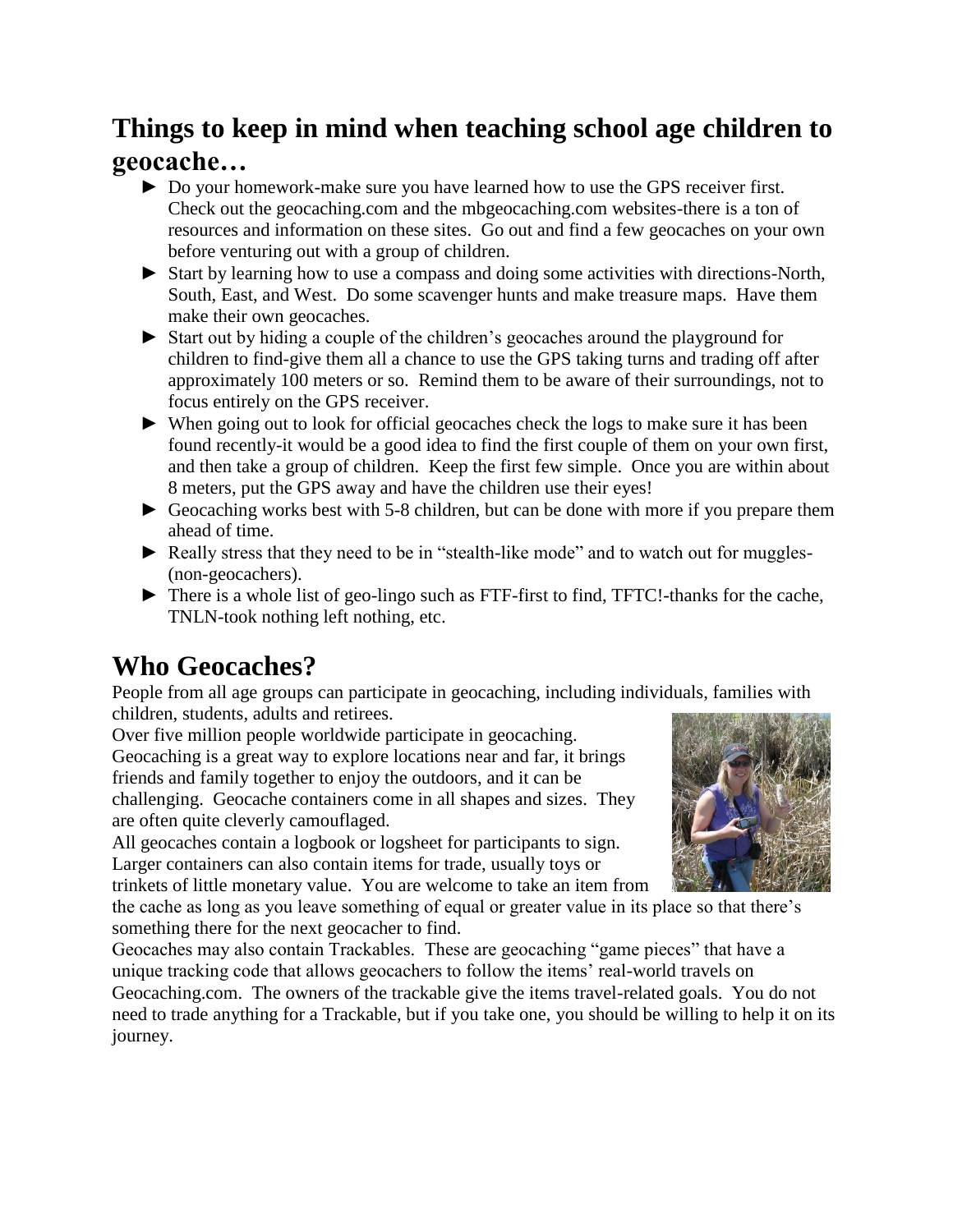# **Types of Geocaches…**

There are a number of geocache types. The main ones include:

Traditional Cache-The original geocache that consists of at least a container and a logbook, may also contain tradable items. Coordinates listed give the cache's exact location.

Multi-cache-A multi-cache involves two or more locations. Hints found at the initial location lead to the final geocache.

? Mystery or Puzzle Cache- These caches can involve complicated puzzles you will first need to solve to determine the coordinates of the cache.

There are also event caches and cache in trash out caches.

### **Geocaching at Garden Grove Child Care-How it all began…**

- ► Seekersuzie introduced the staff of GGCC to geocaching in the spring of 2010 at our staff retreat at The Forks. After having fun searching for and finding some geocaches we all agreed that this would be a great activity to introduce to the children of GGCC.
- ► In the summer program of 2010 the children participated in a mini-workshop on geocaching, and then they put together their own geocaches. They took turns hiding and searching for them out on the playground.
- ► Then we started to look for geocaches around the child care neighborhood. We started searching for geocaches while we were out on field trips. Pretty soon everywhere we went, children would ask if there were any geocaches there. Our two favorite places to geocache were the Zoo and Oak Hammock Marsh.

## **What the children liked about geocaching…**

- ► "We get to use the GPS!"
- ► "There's lots of cool toys in them!"
- ► "Going out into Nature!"
- ► "Trading stuff for things I like."
- ► "Finding the geocache on the duck decoy."
- ► "When we went to Living Prairie Museum and our group found the hardest one-the one in the tree branch hole."
- ► "Following the path, going through the tall grass and finding the geocache in the tree."

## **What staff liked about geocaching…**

- ► "The adventure and the adrenaline and the satisfaction of finding it!"
- ► "The excitement of opening it up and seeing what's inside!"
- ► "When we were successful and found geocaches."
- ► "It's very adventurous and it's a lot of fun!"
- ► "I love the places that geocaching has brought me to, and the challenges of finding some cleverly hidden ones!"

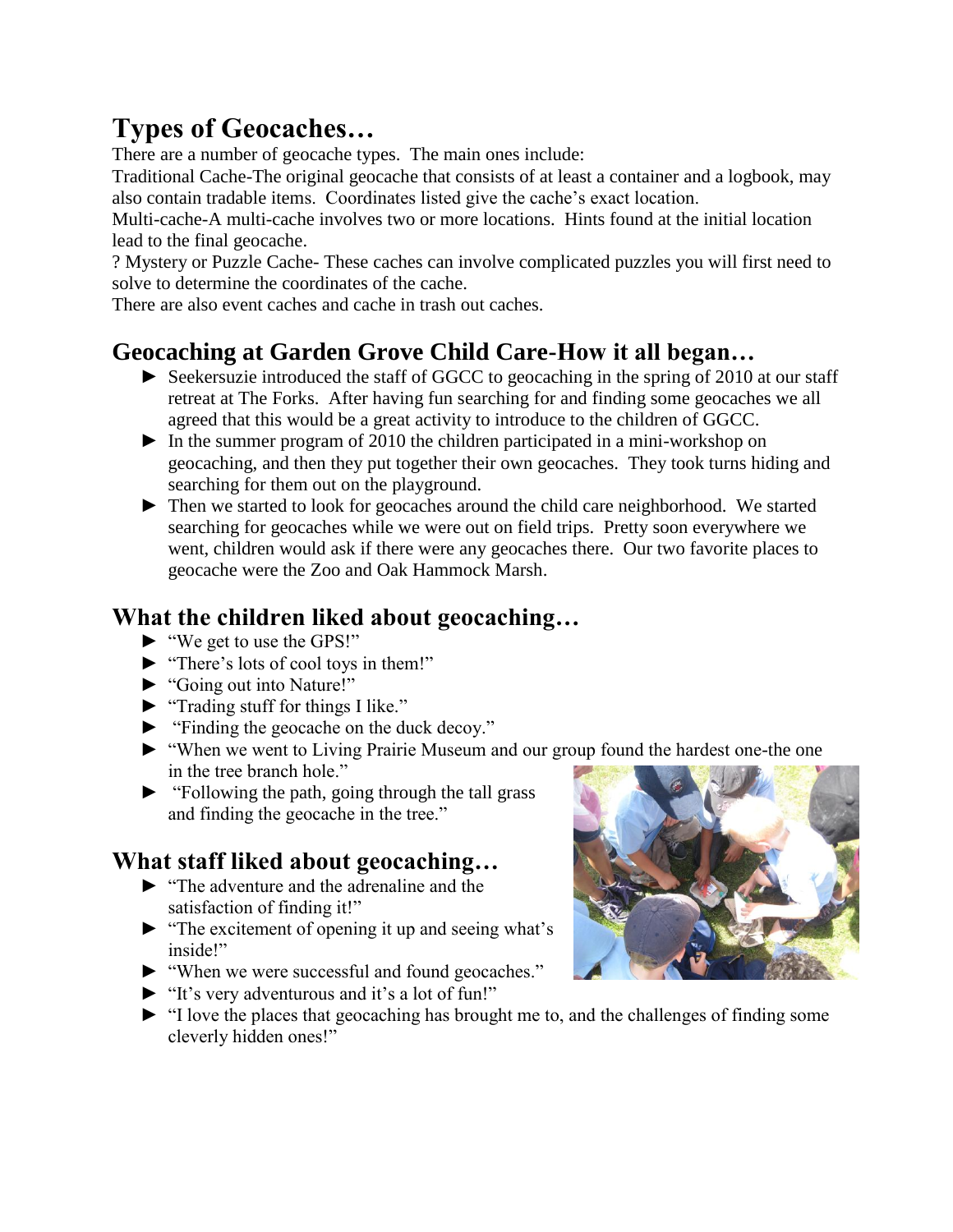## **Our Travel Bug:**

We launched our travel buddy Baby Nacho while on a field trip at Oak Hammock Marsh in August of 2011. He was picked up and moved to a geocache just outside of Calgary. He is currently traveling in Alberta. We are able to track his travels on the geocaching website.



In the summer of 2011, we were very fortunate to be a part of this project with the South



Interlake ATV Club and Interlake Tourism. The children helped to put together, name, and make personalized first to find certificates for 15 geocaches along this trail. Our goal is to be able to get out to the trail with the children to search for some of the geocaches they developed.

#### **Some comments made by geocachers who found our geocaches…**

- ► "The custom made FTF certificates are terrific."
- ► "Great title, whichever of the kids who helped you with the caches came up with it. TFTC"
- ► "Geocaching is a fun family activity and a great way for kids to get involved is by creating their own caches. Great job kids!!"
- $\blacktriangleright$  "This is what it's all about. Great trail, good exercise and easy caches  $\odot$ "
- ► "Geocaching along the Interlake Pioneer Trail…What a great way to make the most of a beautiful fall day!"
- ► "Thank you for a nice place to explore."
- ► "I love the custom made FTF certificates in the caches that I was fortunate enough to be FTF on. The children did a great job on this cache and all the other ones they were involved in"
- ► "Thank the children of GGCC for me. The custom made FTF certificates are great, along with the caches. I was having a lot of fun this morning finding the caches along the trail."

## **Websites and Resources…**

- ► geocaching.com
- ► mbgeocaching.com
- ► geocachingkids.com
- ► landsharkz.ca
- ► Complete Idiot's Guide to Geocaching-The Editors and Staff of Geocaching.com
- ► Maps and Mapping for Canadian Kids-Laura Peetoom & Paul Heersink
- ► GPS: Global Positioning System-Jeanne Sturm
- ► There's a Map on My Lap-Tish Rabe
- ► The Once Upon a Time Map Book-B.G. Hennessy
- ► www.thompsonspiritway.ca



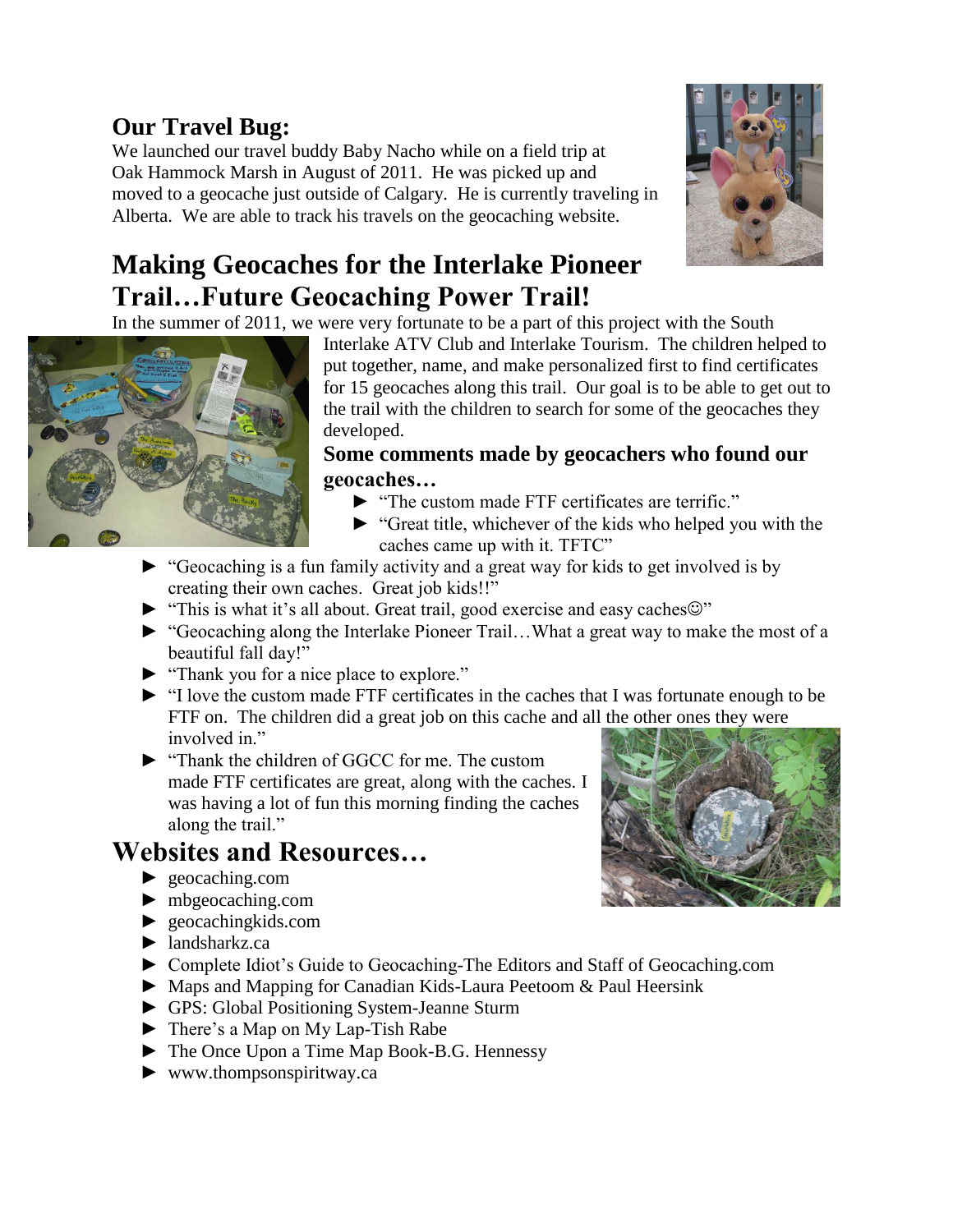## **Some Great Places to Geocache with Children…**

- ► Oak Hammock Marsh
- ► Kildonan Park
- ► Assiniboine Park
- $\blacktriangleright$  The Zoo
- ► Little Mountain Park
- ► Fort Whyte Nature Centre
- ► Kilcona Park
- ► St. Vital Park
- ► Birds Hill Park
- ► Living Prairie Museum
- ► Lower Fort Garry
- ► The Forks

## **GPS Historical Tours**

#### **Old St. Boniface GPS Adventures**

- 
- ► Tourisme Riel offers themed GPS tours (with rental GPS; if you've never used one before they will also show you how it works).
- ► Several caches have been placed in intriguing places in Old St. Boniface.
- ► Call (204) 233-8343 for details.

#### **Cache Me if you Can**

- ► Grab a GPS and use it to solve a history mystery in the Cache Me if you Can geo-cache walking tour of The Forks.
- ► There are three mysteries to chose from:
- ► · **Rails to Riches** will appeal to train-buffs
- ► · **Furs, Forts & Fast Food** an unlikely but fun combo
- ► · **Broken Heartland** is history brought to life
- ► In this twist on the self-guided tour, you rent the GPS and get a booklet of help and hints with clues leading to a hidden geo-cache.
- ► This is a great outdoor activity for kids over age 9 and teens as well as adults.
- ► Rent your geocaching kit at Explore Manitoba Centre at [The Forks.](http://www.visitor-guide-to-winnipeg.com/The-Forks-Winnipeg.html)
- ► Offered June to Labour Day, 10 a.m. to 3 p.m. at the Parks Canada Kiosk.
- $\blacktriangleright$  Info at (204) 983-6757.

There is also the the "Spirit Way GPS Wolf Hunt"-ever notice those painted wolfs around Winnipeg? If you go to [www.thompsonspiritway.ca](http://www.thompsonspiritway.ca/) you can find the coordinates for the eleven wolves that can be found in Winnipeg. The "Bears on Broadway" bears are also located at various businesses throughout the city.

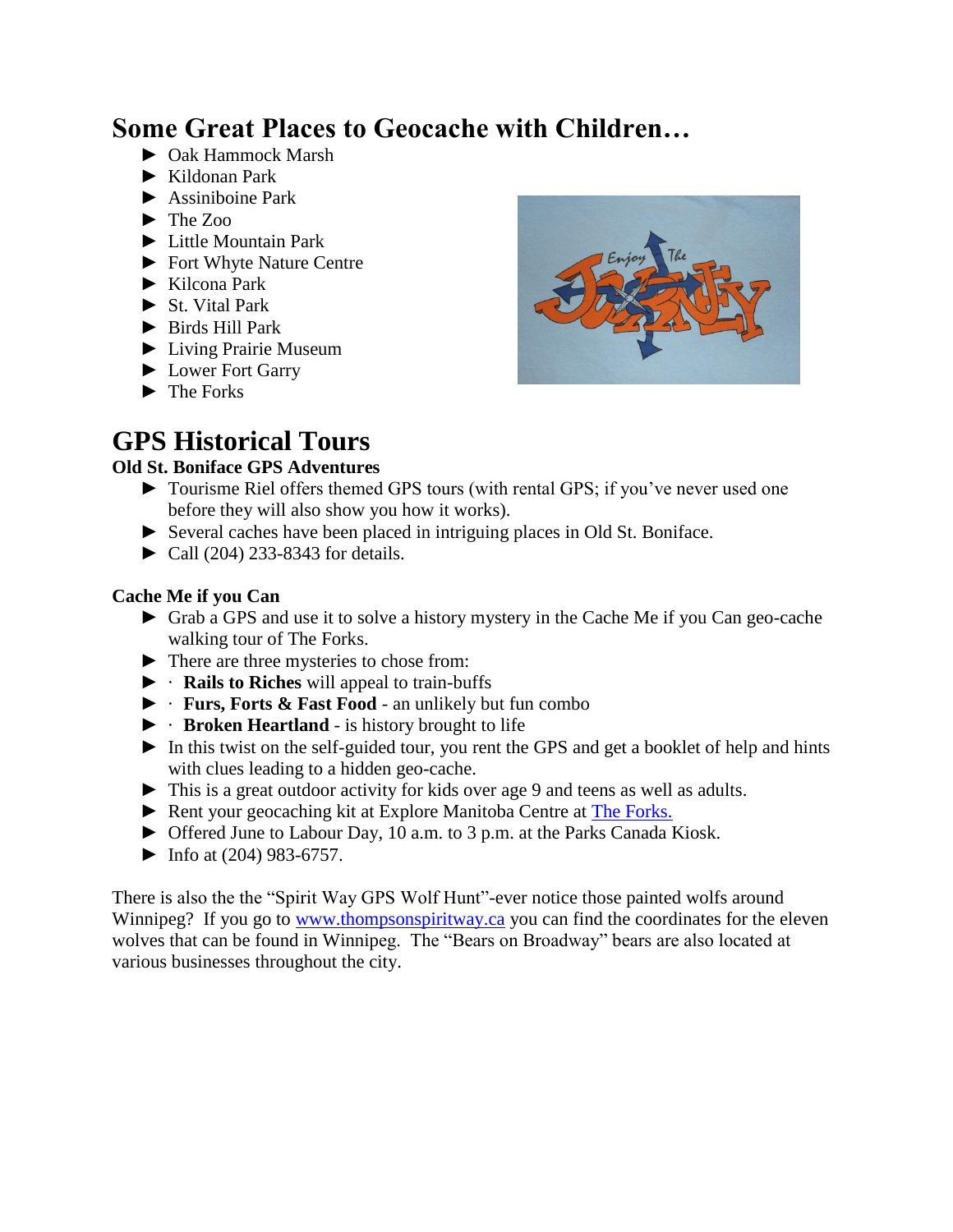## **Last Words of Wisdom…**

- ► If you decide to try this in your child care programs, please remember to incorporate the proper geocaching etiquette-if you take something, leave something of equal or greater value, make sure you put the geocache back where you found it, and stress the stealth mode so that non-geocachers will not find the cache.
- ► Promote safe, responsible and environmentally friendly geocaching.
- ► "Joy is found not in finishing an activity, but in doing it."-Greg Anderson
- ► And remember, experiences you have during the **Journey** are often more important than reaching the destination!
- ► I believe that geocaching is a great way to help children and adults re-connect with nature, something we all need to be doing. Research shows that people who are allowed to explore outdoors are socially and emotionally happier and healthier.
- ► I have created a curriculum web to illustrate all the learning outcomes that can be associated with geocaching. The possibilities are endless…



► "Do not go where the path leads; go instead where there is no path and leave a trail." - Ralph Waldo Emerson

# **Thank you and good luck on your own geocaching adventures!!**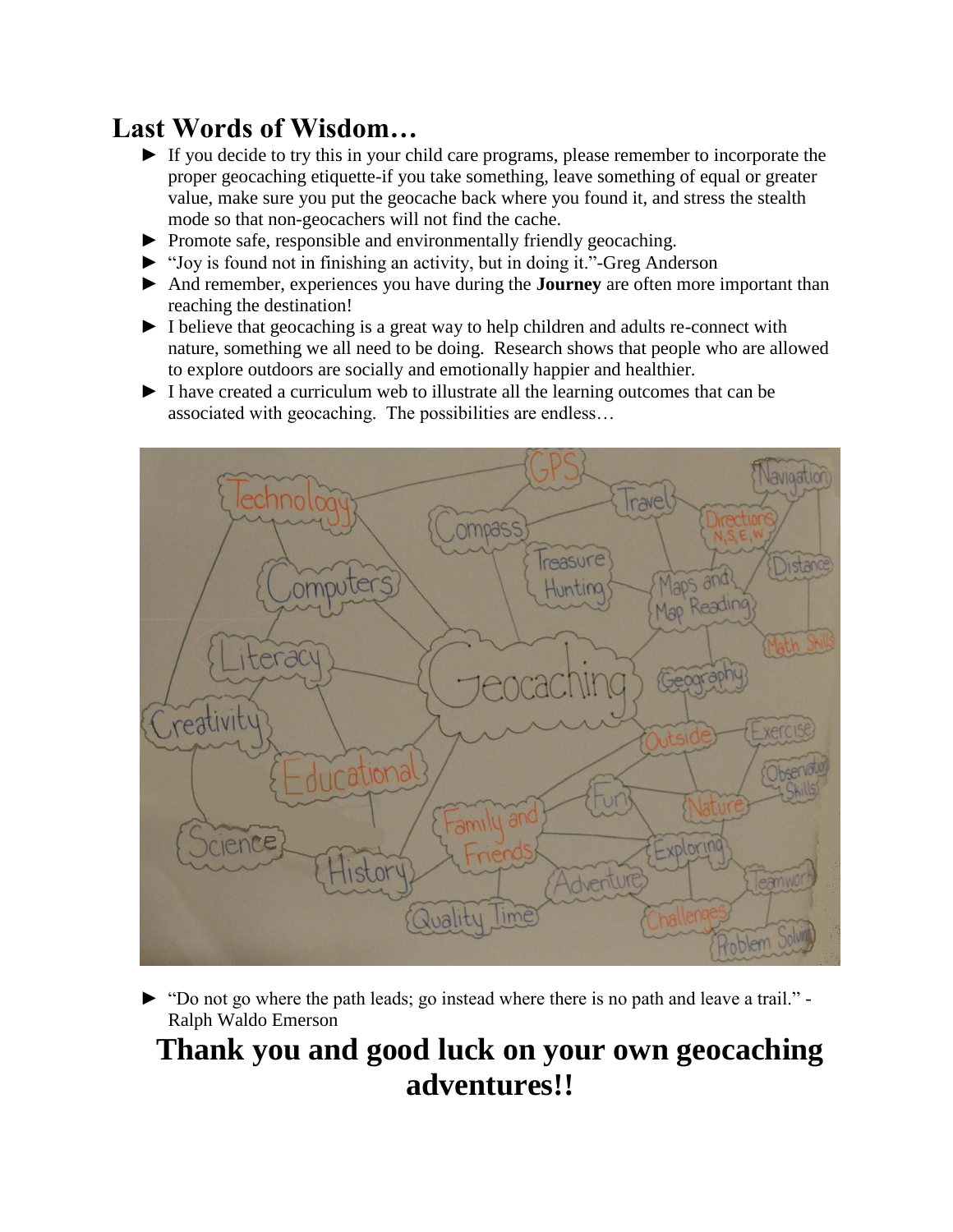# **Some other activities to try:**

# **How to Use a Compass**

#### **What You'll Need:**

- Orienteering-style compass with degree markings (such as a Silva compass)
- Map of your local area or area of interest

**Step 1:** To align a compass, read the directions for the compass and learn which end of the needle points north.

**Step 2:** Turn the compass until the north arrow on the compass's face is aligned with the north end of the pointer. You are now aligned "north." Observe the letters on the compass: N is north, E is east, S is south, W is west. Northeast, southeast, southwest, and northwest will also be present.

**Step 3:** Next, look at the numbers. These are degrees, another form of measuring compass direction.

**Step 4:** Turn and face any direction. Hold one hand out flat and place the compass on your palm. Point the arrow on the baseplate in the direction you're facing.

**Step 5:** Turn the dial on the compass until the north-facing arrow is aligned with the pointer. Now read the degree mark that the index line crosses. This is your direction in degrees.

**Step 6:** To find your bearing, place the map on the ground and find where you want to start and end. Place the compass so that it matches both points. Turn the dial until "north" points the same direction as the north indicator on the map. The index on the baseplate should now line up with the correct bearing on the dial. Turn the compass in the correct direction.

## **Cardinal Points**